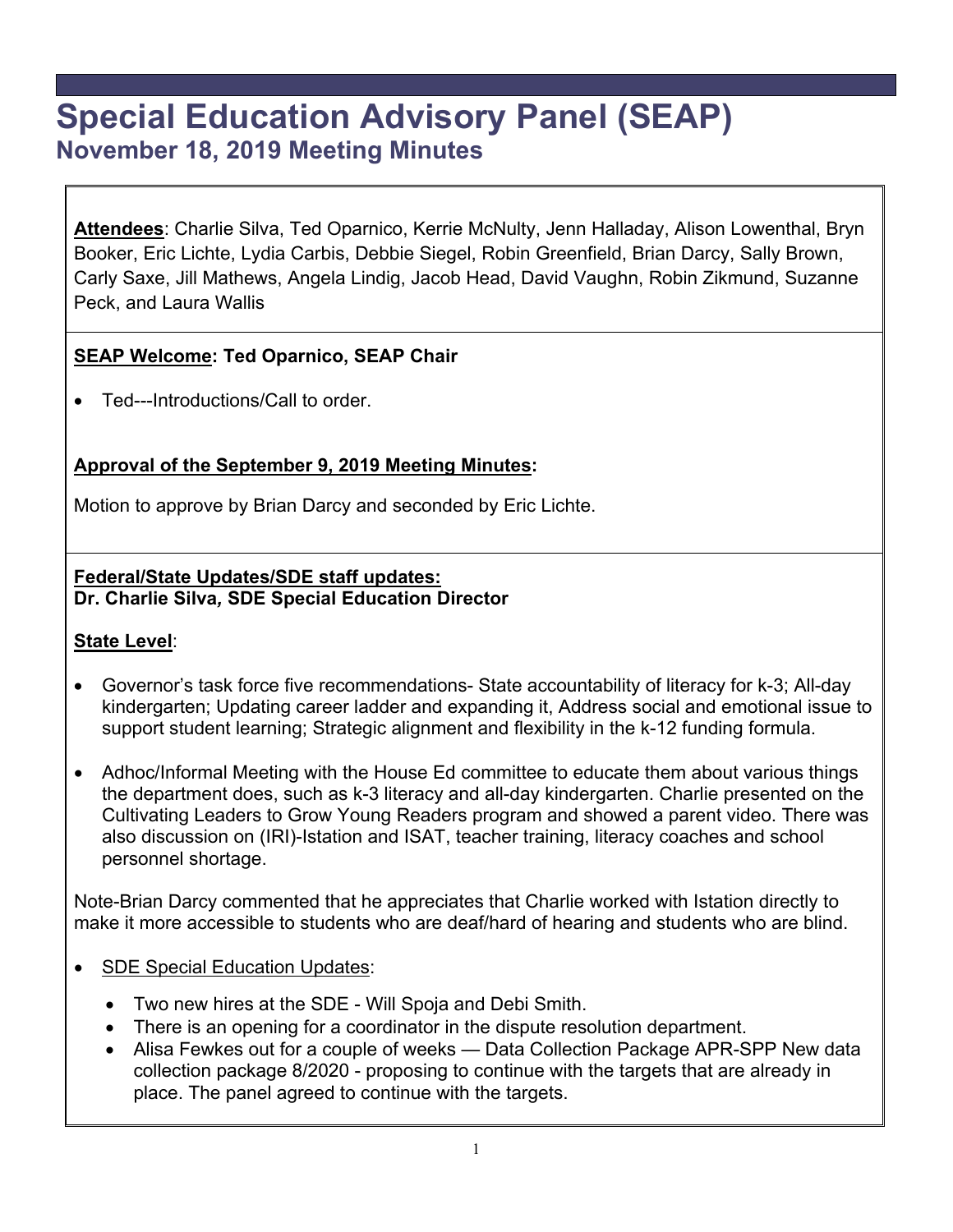- The Transition Institute is happening at BSU this week.
- CEC conference was last week in Boise (one day behavior and second day more academic).
- OSEP- in flux—director resigned, a lot of turnover.
- Significant Disproportionality- moving forward- 6 districts identified, busy working with those districts, Fiscal restrictions-15% allocated to address the issues.
- Charlie spoke on a program (curriculum) visual phonics that they are supporting statewide.

## **NAEP results:**

## **Paul Kleinart-SDE-NAEP coordinator - Assessment and Accountability**

• Powerpoint provided

NAEP - Nation's report card

- Overall student performance for key demographic groups
- Change over time
- Differences between the nation, states and urban districts

## Student performance

• Participants-Grades  $4^{\text{th}}$  - 2400 students;  $8^{\text{th}}$  - 2400 students took the test; (13%) 300 students with IEPs participated.

Comparing students without disabilities to students with disabilities:

 $\bullet$  4<sup>th</sup> grade math 35 point gap; 8<sup>th</sup> grade math 55 point gap; 4<sup>th</sup> grade reading 60 point gap; 8<sup>th</sup> grade reading 60 point gap.

Differences between the nation, state, and urban districts

• Idaho's ranking compared to other states:  $4<sup>th</sup>$  math  $29<sup>th</sup>$ , reading  $41<sup>st</sup>$ ,  $8<sup>th</sup>$  math  $43<sup>rd</sup>$ , reading 40<sup>th</sup>

Charlie met with special education directors across the state to address the NAEP results and they discussed: Collectively prioritize on improving results; Training; Qualified staff; Results for the next 2 years; 2021 next NAEP test.

Paul will come back in February to compare ISAT results to NAEP results.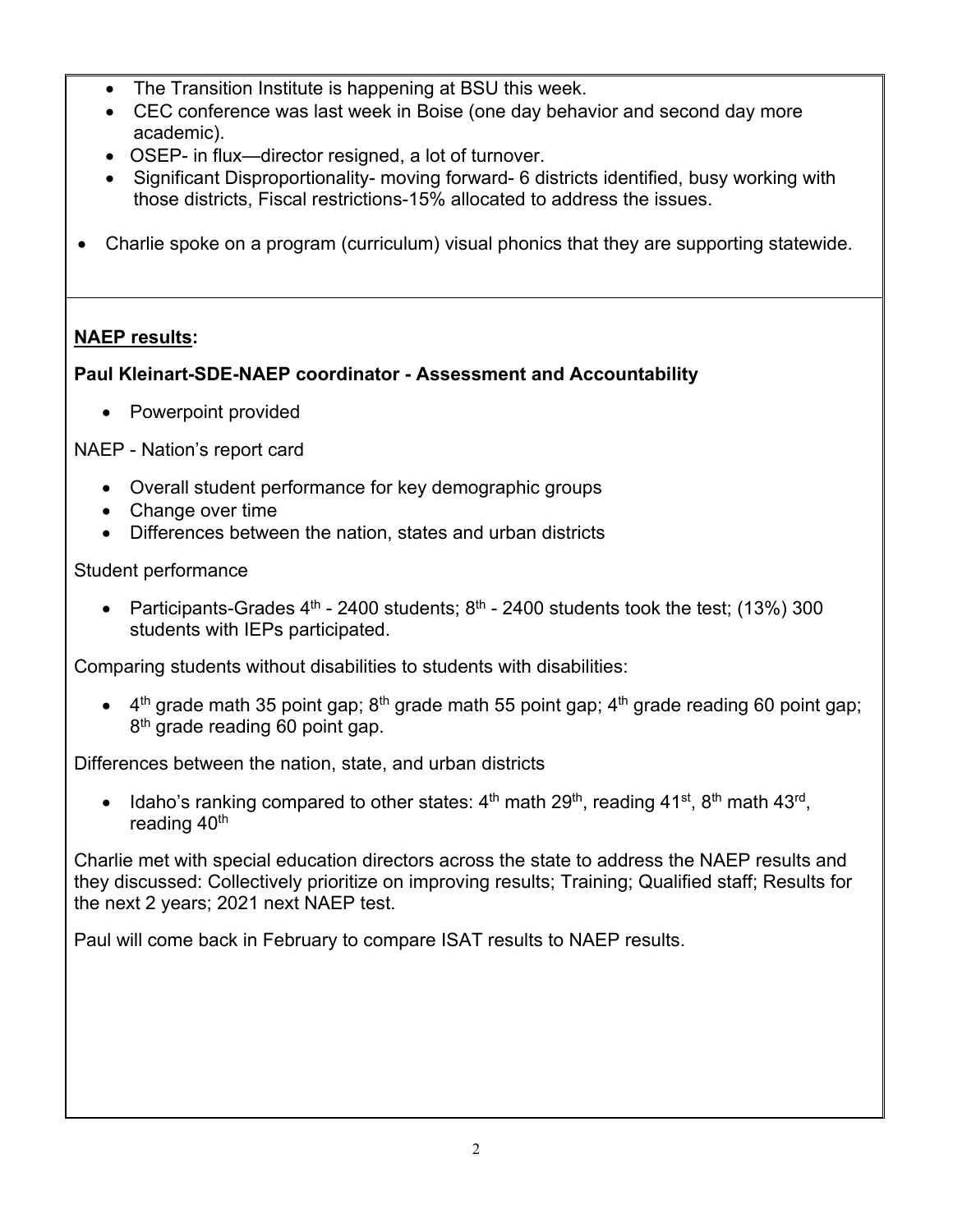## **FACE Conference Debrief – Jill Mathews, SDE**

Speakers-Dr. Joyce Epstein, Chad Schmidt, Sharon Esswein and Lori Ludwig, Bryn Booker, \*Stacey Roth, Mary Jensen, Shawn Tegethoff, \*Christa Rowland, Jamie Rife, Elizabeth Smart, Mayor Garrett Nancolas, Gabe Moreno, \*Sue Ropski and Nancy Miller and Michael Bonner

• The conference focused on the model of community schools.

#### **Definitions of in-school and out-of-school suspensions – Renee Miner, Idaho SESTA (Note: This was a request from last meeting)**

- Powerpoint was provided.
- Zero Tolerance 2 decades of no evidence that removal improves school safety or student behavior
- Most important goal is to change behavior
- In-school suspensions: Does not count toward 10 days of removal for students under an IEP if the student participates in the general education curriculum, the student receives services in accordance to their IEP and the student continues to participate with students without disabilities.
- Out-of-school suspensions: Student is removed from the school and no educational services are provided.
- Change of placement: Student is removed for more than 10 consecutive school days or is removed for more than 10 cumulative school days and the removals *constitutes a pattern*.
- Effective in-school suspension: Hold students accountable for school assignments, some aspect of rehabilitation or FBA, clear expectations.
- Ten days are looked at as calendar days from the beginning of the school year to end of school year. Does not reset with a new IEP.

## **Working Lunch/Agency Reports –**

**Angela Lindig - IPUL -** Will present at the next meeting in February.

## **Alison Lowenthal – Vocational Rehabilitation**

- Powerpoint provided
- A statewide program that helps eligible people with disabilities prepare for, find, and keep jobs.
- To be eligible, someone must have a physical, mental, or emotional disability that keeps them from getting and keeping a job. They must need services to overcome disabilityrelated barriers.
- Workforce Innovation and Opportunity ACT (WIOA) Federal law that Vo-Rehab is under. It aims to increase access to and opportunities for employment.
- How does WIOA Impact students?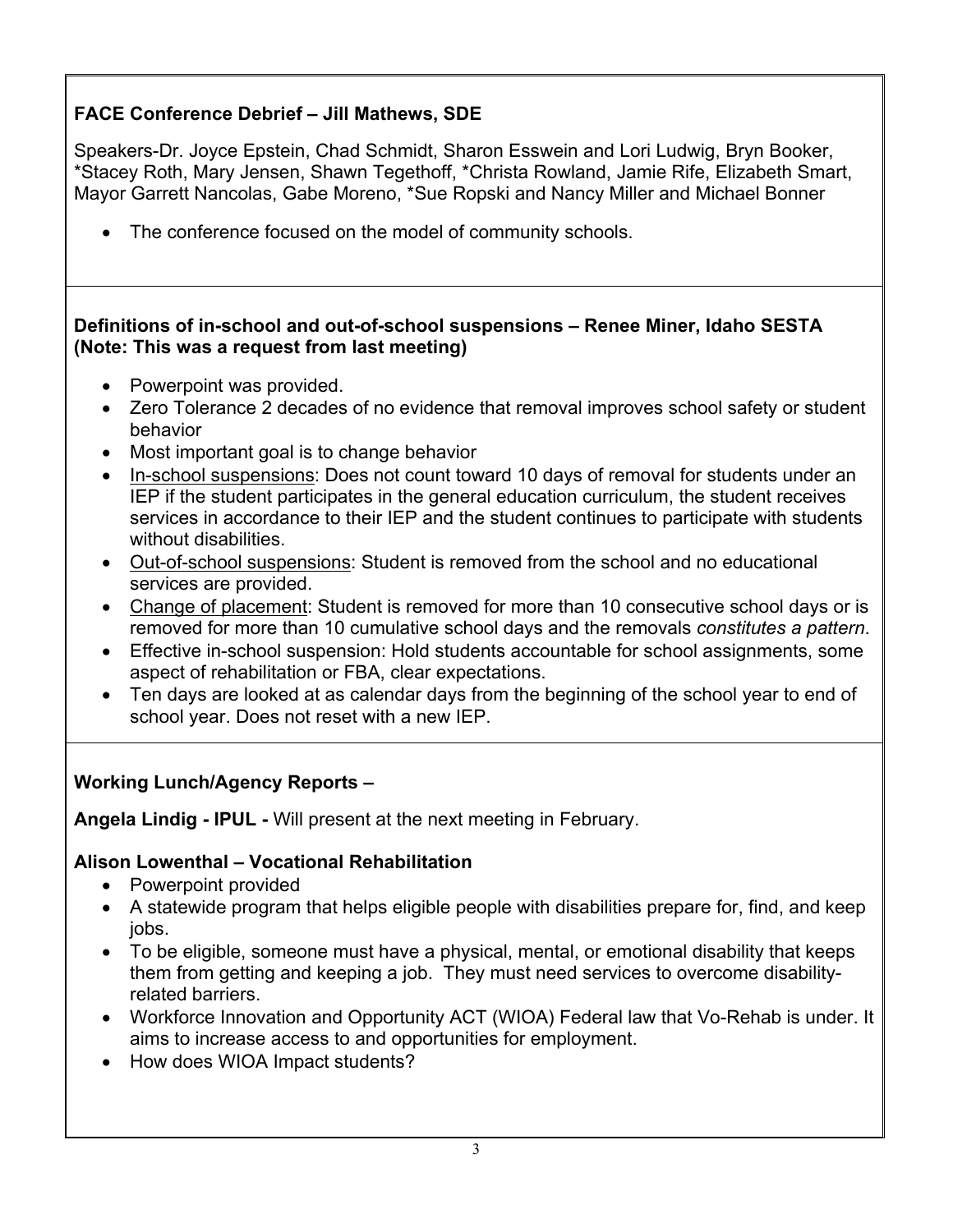15% of state's allotment must be used for provision of pre-employment transition services for students with disabilities (Job exploration counseling, work based learning opportunities, counseling on post-secondary educational opportunities, workplace readiness training, and instruction in self-advocacy.)

## **Cultivating Leaders to Grow Young Readers – Shannon Dunstan, SDE**

- A Powerpoint was provided.
- In the process of visiting school districts who are in years 2 5. Schoolwide training on explicit instruction.
- IRI Baseline data for I-station. Different results comparing school scores with schools who are SSIP schools and similar schools. Some had negative growth while others had high increase in growth. Trying to work on the definition of a similar school to help determine if SSIP is making a difference or not.
- District experience (District's sped director (Joy Jansen) spoke to the panel via Zoom) -Lake Pend Oreille School District is in year three - 6 elementary schools. 2 district coaches.
	- Good collaboration between sped and gen. ed. One of the best experiences for bringing the district together for students with and without disabilities.
	- IRI growth very high (9 to 54% growth from fall to spring scores) in all six elementary schools. They're using explicit instruction (Pathways to readings) - small group format 3-4 students for students with or without disabilities. The student feedback is that they are loving the instruction.
	- Use of PET-R a tool to reflect and rate where the teachers and the district are.
	- Continuous Improvement Cycle tool-looks at how they are going to have sustainability.
	- The teacher videos have been very impactful for the teachers.
	- Explicit instruction included paraprofessional training. The level of fidelity is quite different across the districts. Lake Pend Oreille SD implemented the program with high fidelity and they have had high growth results.
	- Panel suggestions on how to get more districts involved with the program were to make a video and market at a director's and principal's meeting, keep it simple, speak to the task force, and be specific with school and team selected.
- Early Childhood Money Program Created an application for the ten districts who are struggling with Pre-school (Ages 3-5) programs. The application is for up to \$10,000 for districts. Seven districts were awarded.
- Pre-school development grant Health and Human Services, the SDE, and the governor's office asked for 4 million. The application was submitted on 11/2 and should know by 1/1/20.